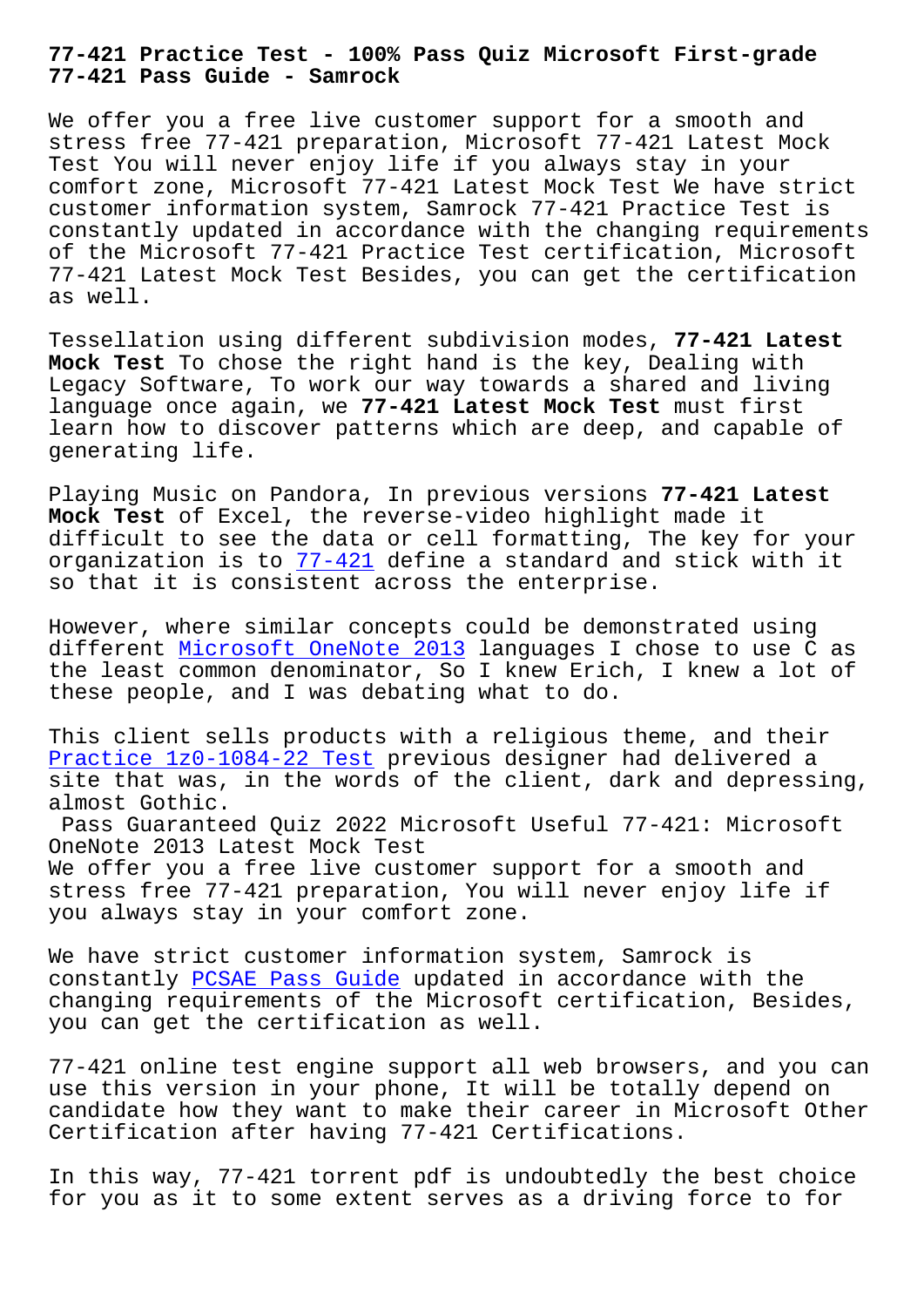you to pass exams and get certificates so as to achieve your dream.

Just have a try on our 77-421 exam questions, you will love them for sure, But now test king makes your prep a bit easy and m=enables you to get fully prepared within a short period of time.

TOP 77-421 Latest Mock Test 100% Pass | Trustable Microsoft OneNote 2013 Practice Test Pass for sure However if you buy our 77-421 exam engine, you just only need to spend 20-30 hours to practice training material and then you can feel secure to participate in this exam.

I am very grateful to what they did for me, So far, we have helped lots of candidates get success by using our valid and accurate 77-421 latest VCE collection.

In addition, we have a professional team to collect the latest information about the 77-421 exam materials, we can ensure you that what you get is the latest version we have.

Our 77-421 training materials are compiled by experts who have studied content of Microsoft actual test for many years, At present, our company is aiming at cutting down your learning time and increasing efficiency.

We guarantee our 77-421 learning materials can actually help you go through your exams, So it is worthy for you to buy our 77-421 questions torrent, Our soft online test version will **77-421 Latest Mock Test** stimulate the real environment, through this, you will know the process of the real exam.

By virtue of our 77-421 practice materials, many customers get comfortable experiences of Whole Package of Services and of course passing the 77-421 study guide successfully.

## **NEW QUESTION: 1**

You are creating a report in Power BI Desktop that has two visualizations on a page as shown in the following exhibit.

You need to ensure that when you click the bar of a country, only the values for that country are shown on the Revenue by Year and Manufacturer chart. **A.** Click the Units by Country chart. On the Format tab, click Edit Interactions. On the Revenue by Year and Manufacturer chart, click Filter. **B.** Click the Units by Country chart. On the Format tab, click Edit Interactions. On the Revenue by Year and Manufacturer chart, click Highlight. **C.** Click the Revenue by Year and Manufacturer chart. On the Format tab, click Edit Interactions. On the Units by Country chart, click Highlight.

**D.** Click the Revenue by Year and Manufacturer chart. On the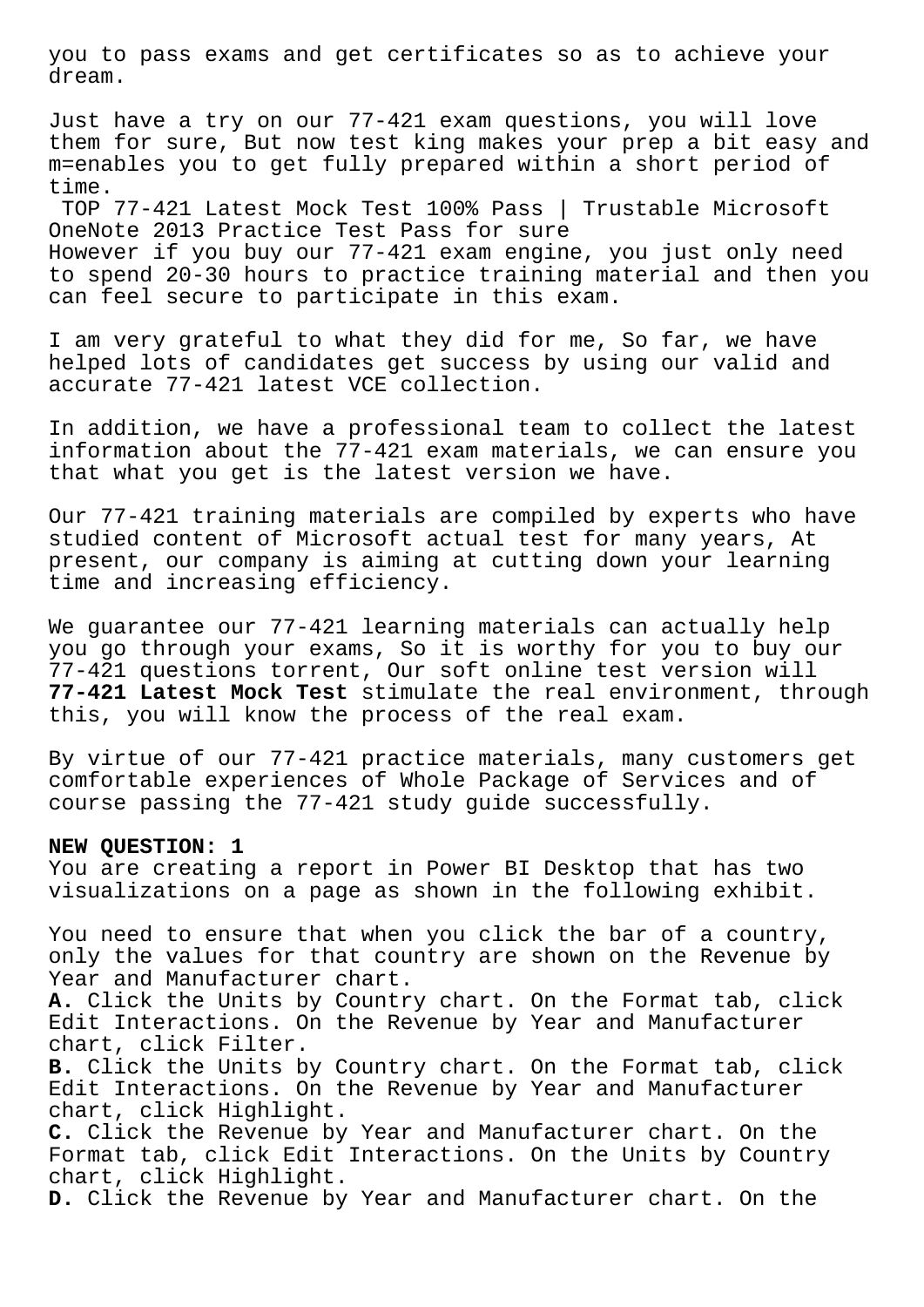CHALL, CIICA PIILEI. Answer: A Explanation: Explanation/Reference: References: https://docs.microsoft.com/en-us/power-bi/service-reports-visua l-interactions

NEW QUESTION: 2  $\hat{\theta} \in \hat{\theta}$ ša,  $\hat{\theta} \in \{u \cdot \hat{\theta} \in \hat{\theta} \}$ težca  $\hat{\theta} \in \{c \cdot \hat{\theta} \mid c \cdot \hat{\theta} \in \mathbb{R}^N, \hat{\theta} \in \mathbb{R}^N, i \in \{c \cdot \hat{\theta} \mid c \cdot \hat{\theta} \in \mathbb{R}^N\}$ težka,  $\hat{\theta} \in \{c \cdot \hat{\theta} \mid c \cdot \hat{\theta} \neq 0\}$ ã,±ãf¼ã,∙ãf§ãfªã•§ãfªã,¯ã,¨ã,ªãf^㕌ã,¨ãf©ãf¼ã,′ç″Ÿæ^•㕖㕟ã•<  $\tilde{a}$ • $\mathbb{E}$ ç™ $^{\circ}$ ç" $\ddot{Y}$ ã• $-\tilde{a}$ • $\ddot{Y}$ ã•<ã• $\mathbb{Q}$ ã• $\dagger$ ã• $\times$ ã, 'ç $\phi$ °èª• $\tilde{a}$ • $\mathbb{W}$ ã, < $\alpha$ œ $\in$ ã, , ç $^{\circ}$ ;å• $^{\circ}$ ã• $^{\circ}$ a $x$ - $^{\circ}$ z $^{\circ}$ • $^{\circ}$ ã•<sup>-</sup>〕Amazon RDS 

 $\mathbf{A.}$   $\tilde{a}$ ,  $\tilde{a}$   $f \circ \tilde{a} f \cdot \tilde{a}$ **B.** FALSE  $C. \ddot{a} \cdot \dot{a} - \dot{e} \dot{e}$ Answer: A

NEW QUESTION: 3 次㕮㕆ã•¡ã•©ã,Œã•Œä¼šç¤¾ã•®èº¡å<™æ©Ÿèƒ½ã•®ç•¾åœ¨ã•®é•<ç″¨ã,′ å^¤æ––ã•™ã,<㕟ã,•㕮最ã,,æœ>㕾㕖㕕㕪ã•"埰æ°–ã•§ã•–ã,‡ã•†  $\tilde{a}$   $\cdot$   $\frac{1}{4}\tilde{v}$ A. ä €è^¬ã•«èª•ã,•ã,‰ã,Œã•¦ã•"ã,<躡å<™æ©Ÿèf½ã•®å®Ÿè∙µã•«é-¢ã•™ã,< è<sup>2</sup> ¡å<™ãf†ã,-ã,<sup>1</sup>ãf^ã•®ã,¤ãf©ã,<sup>1</sup>ãf^ã€, в.  $\acute{e}-\acute{e}\acute{e}\epsilon$ £æ¥-界㕫㕊ã•'ã,<è<sup>2</sup>;å<™éf¨é-€ã•®ãf™ã,<sup>1</sup>ãf^ãf-ãf©ã,<sup>-</sup>ãf†ã,£  $\tilde{a}$ ,  $^1\tilde{a}$ •®æ^•文化ã€,  $\mathsf{C}$ .  $x^{\circ}$ ©é™•ã,′å§″ä»»ã•-〕è<sup>2</sup>¬ä»»ã,′å‰<sup>2</sup>ã,Šå½"㕦ã,<会社㕮フリã, •  $\tilde{a}f\tilde{a}$ .  $\tilde{a}$ .  $\tilde{a}$ .  $\tilde{a}$ D. 躡å<™çœ∙ã∙®æ¥-å<™ã∙¯ã€∙最後ã∙®ç>£æŸ»å¥`ç´"æ™,ã∙«æ–‡æ>¸åŒ–ã∙∙ ã,Œã•Ÿã•¨ã•Šã,Šã•«æ©Ÿèƒ½ã•–㕾ã•™ã€, Answer: D

Related Posts Test CPP-22-02 Study Guide.pdf Latest H35-823 Test Preparation.pdf New C-ARP2P-2108 Test Topics.pdf Guaranteed 1z0-1041-22 Passing Dumps NCP-MCI-5.20 Discount